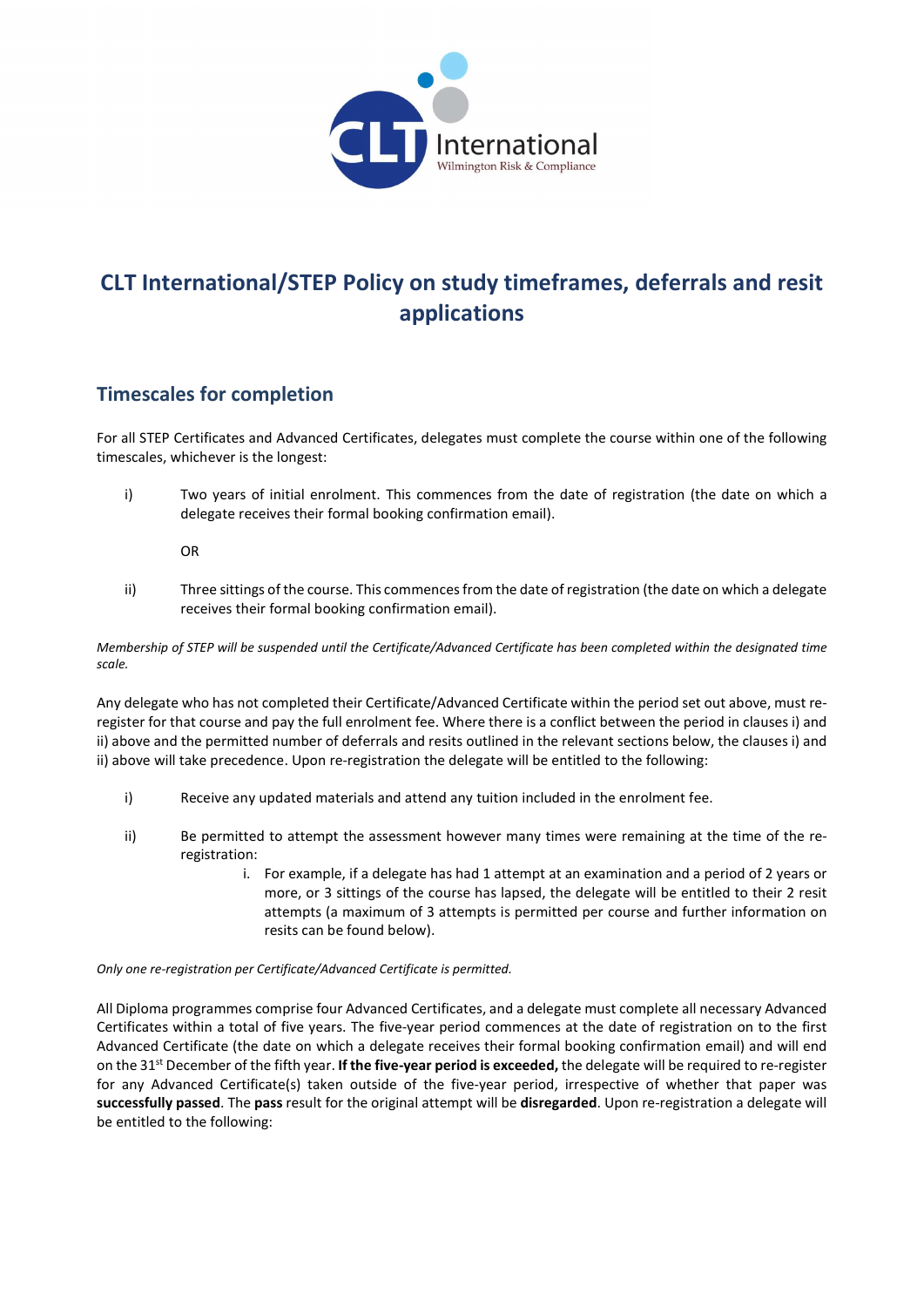

- i) Receive any updated materials and attend any tuition included in the enrolment fee.
- ii) In instances where a delegate had enrolled for a Certificate/Advanced Certificate and had not passed the assessment, they will be permitted to attempt the assessment however many times were remaining at the time of the re-registration (see example above).
- iii) In instances where a delegate had enrolled for a Certificate/Advanced Certificate and successfully passed, the maximum number of 3 attempts at the assessment will refresh upon re-registration as any previous attempts will be disregarded\*.

\*Consideration may be given if a delegate has continued to maintain their CPD in a relevant field. CLT International may use its discretion and allow a pass result to stand provided that a delegate can demonstrate that their knowledge has remained up to date. Each scenario will be considered on a case-by-case basis. Only one re-registration per Certificate/Advanced Certificate is permitted. Membership of STEP will continue during this period provided that a delegate pays for their subscriptions and complies with STEP's CPD requirements.

## Deferring Assignments and Examinations

Delegates are expected to submit assignments and sit examinations (and other forms of assessment) on the date for which they originally registered. However, CLT International recognises that from time to time unforeseen circumstances may impact on a delegate's ability to do so and a deferral may be sought.

A deferral is defined as the postponement of the assignment submission deadline or the sitting of an examination to a subsequent available date. In the case of an assignment this involves answering a fresh assignment question.

If a delegate is considering deferring an assignment or examination we would urge them to seek advice from CLT International to discuss what options are open to them. CLT International should be contacted in writing to cltinternational@centlaw.com.

#### Number of deferrals for assignments and examinations

A delegate will be permitted to defer an assignment or examination on a maximum of two occasions. Applications to defer for a third time will only be considered in exceptional circumstances. Examples of circumstances that are likely to be considered exceptional include:

- i) The suffering of a serious illness or injury in *close proximity* to the examination date or date of assignment submission.
- ii) The death or critical illness of a close family member at the time of the examination or date of assignment submission.
- iii) A significant family crisis leading to acute stress at the time of the examination or date of assignment submission.

Examples of circumstances that are not likely to be considered as exceptional include but are not limited to:

- i) Holidays or other events that were planned or could reasonably have been expected.
- ii) Misreading the timetable or otherwise misunderstanding the requirements for assessment.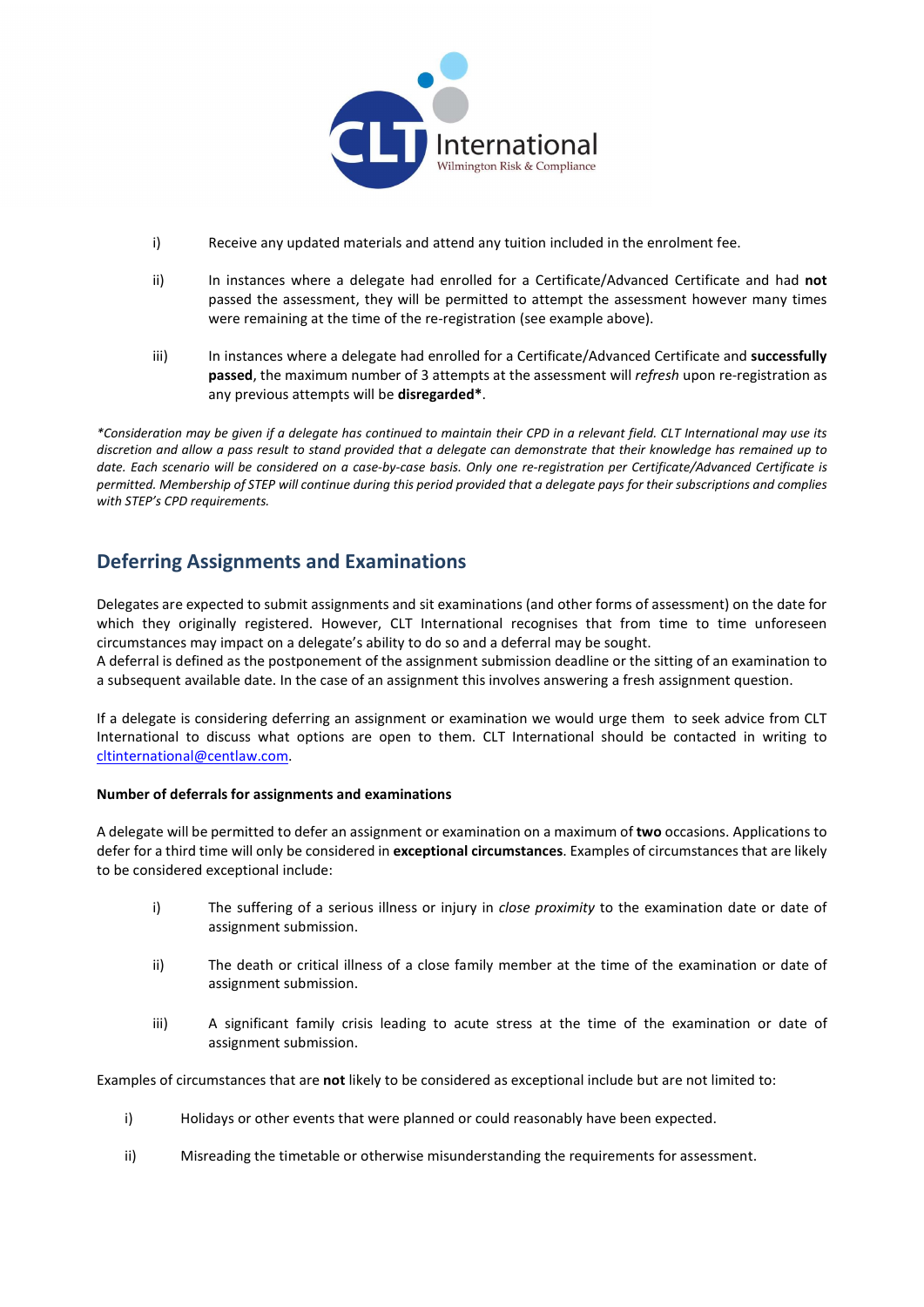

- iii) Inadequate planning or time management.
- iv) Failure, loss or theft of a computer or other equipment.
- v) Consequences of paid employment.
- vi) Assessments that are scheduled close together or on the same day. This includes but is not limited to multiple assessments which a delegate has booked through CLT International and/or assessments which a delegate may be undertaking through a different awarding body at the same time as undertaking an assessment with CLT International.

Under no circumstances will more than three deferrals be considered. In such instances the delegate will be required to re-register for the Certificate/Advanced Certificate at the full enrolment fee (the delegate will be entitled to receive any updated materials and attend any tuition included in the enrolment fee). In instances where a delegate has exceeded their number of deferrals of a resit examination, the original attempt will stand; the delegate will be required to re-register at the full enrolment fee to resit the examination. If a delegate is unsuccessful for a second time, they will be eligible for one final resit attempt as a maximum of three attempts are permitted on all courses (see Resit section below for further information).

Only one re-registration per Certificate/Advanced Certificate is permitted.

### Applying for a deferral of an assignment or examination

A delegate wishing to apply to defer their assignment submission deadline or examination date must complete the Course Administration Form which is available to download from the main website www.cltint.com (and the relevant course page) or from the online learning platform under the Course Administration section. The Course Administration Form should be returned to citinternational@centlaw.com. Administration fees may be payable to defer an assignment submission deadline or examination/resit; delegates should ensure that they have consulted the terms and conditions for the Certificate/Advanced Certificate on which they are enrolled.

It is compulsory for a delegate to specify the sitting to which they wish to defer, and ordinarily this will be the subsequent sitting. If a delegate fails to specify a sitting on their application to defer, unless otherwise discussed with CLT International, the delegate will automatically be deferred to the next available date. If a delegate requests to change the date of the assignment submission deadline or examination/resit date after that point (because they did not specify a date), it will be considered their second and final deferral.

If any delegate feels that they cannot specify a sitting to which they can defer, they should contact cltinternational@centlaw.com for advice on how to proceed.

As the course material for all Certificates/Advanced Certificates can be updated from time-to-time, after a delegate has received confirmation of their deferral, it is strongly recommended that they log in to the online learning platform in order to ensure that they have the most up-to-date material for the Certificate/Advanced Certificate on which they are enrolled. Delegates should contact *cltinternational@centlaw.com* if they require any guidance on how to access the material or require confirmation of their login credentials.